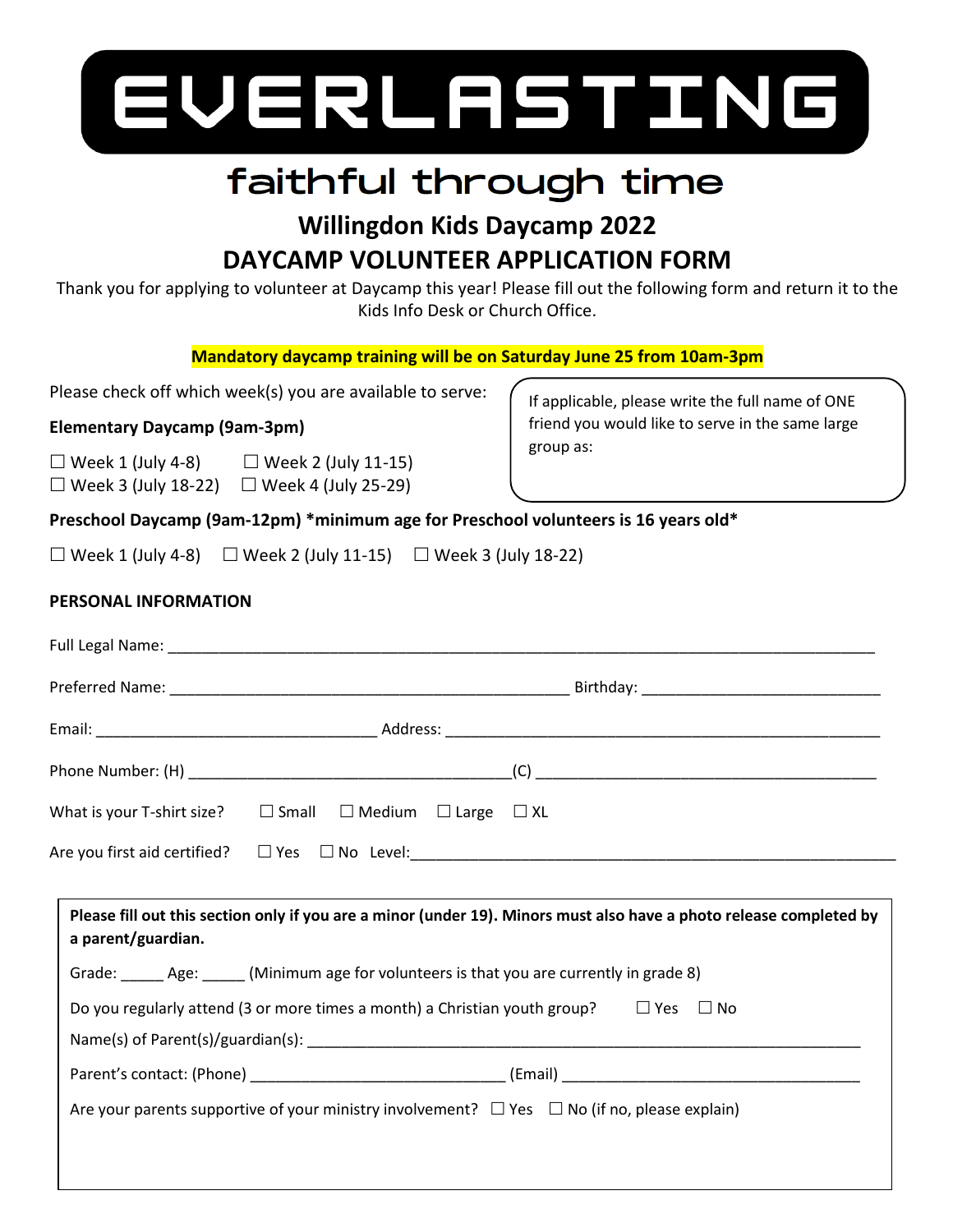#### **SPIRITUAL HISTORY**

|                                                                          | Have you become a member of Willingdon Church by confession of faith or baptism? $\Box$ Yes $\Box$ No                                                                                                                                                  |
|--------------------------------------------------------------------------|--------------------------------------------------------------------------------------------------------------------------------------------------------------------------------------------------------------------------------------------------------|
| If you attend a church other than Willingdon, what church do you attend? |                                                                                                                                                                                                                                                        |
|                                                                          |                                                                                                                                                                                                                                                        |
|                                                                          | Do you regularly attend (3 or more times a month) weekend church services? $\Box$ Yes $\Box$ No                                                                                                                                                        |
|                                                                          | Have you accepted Christ as your Saviour? □ Yes □ No When did you do this? ___________________________________                                                                                                                                         |
|                                                                          |                                                                                                                                                                                                                                                        |
| currently doing to grow in your relationship with Him.                   | In a brief paragraph, please outline your spiritual journey: how you came to know Christ as your Saviour and what you are                                                                                                                              |
|                                                                          |                                                                                                                                                                                                                                                        |
|                                                                          |                                                                                                                                                                                                                                                        |
|                                                                          |                                                                                                                                                                                                                                                        |
|                                                                          |                                                                                                                                                                                                                                                        |
| someone different from your other two references.                        | If you do not regularly attend Willingdon Church, please provide the name and contact information of a ministry leader at<br>your current church who knows you personally. We will contact this individual as part of your screening, and this must be |
|                                                                          |                                                                                                                                                                                                                                                        |
| Ministry Leader's Position                                               | <b>Length of Relationship CONSIDENT</b> CHARGE Length of Relationship                                                                                                                                                                                  |
| <b>MINISTRY QUESTIONAIRE</b>                                             |                                                                                                                                                                                                                                                        |
|                                                                          | What strengths or giftings do you have that are applicable to serving in daycamps?                                                                                                                                                                     |
|                                                                          |                                                                                                                                                                                                                                                        |
|                                                                          |                                                                                                                                                                                                                                                        |
|                                                                          |                                                                                                                                                                                                                                                        |
| What areas of concern do you have in working with children? (If any)     |                                                                                                                                                                                                                                                        |
|                                                                          |                                                                                                                                                                                                                                                        |
|                                                                          |                                                                                                                                                                                                                                                        |

\_\_\_\_\_\_\_\_\_\_\_\_\_\_\_\_\_\_\_\_\_\_\_\_\_\_\_\_\_\_\_\_\_\_\_\_\_\_\_\_\_\_\_\_\_\_\_\_\_\_\_\_\_\_\_\_\_\_\_\_\_\_\_\_\_\_\_\_\_\_\_\_\_\_\_\_\_\_\_\_\_\_\_\_\_\_\_\_\_\_\_\_\_\_\_\_\_\_\_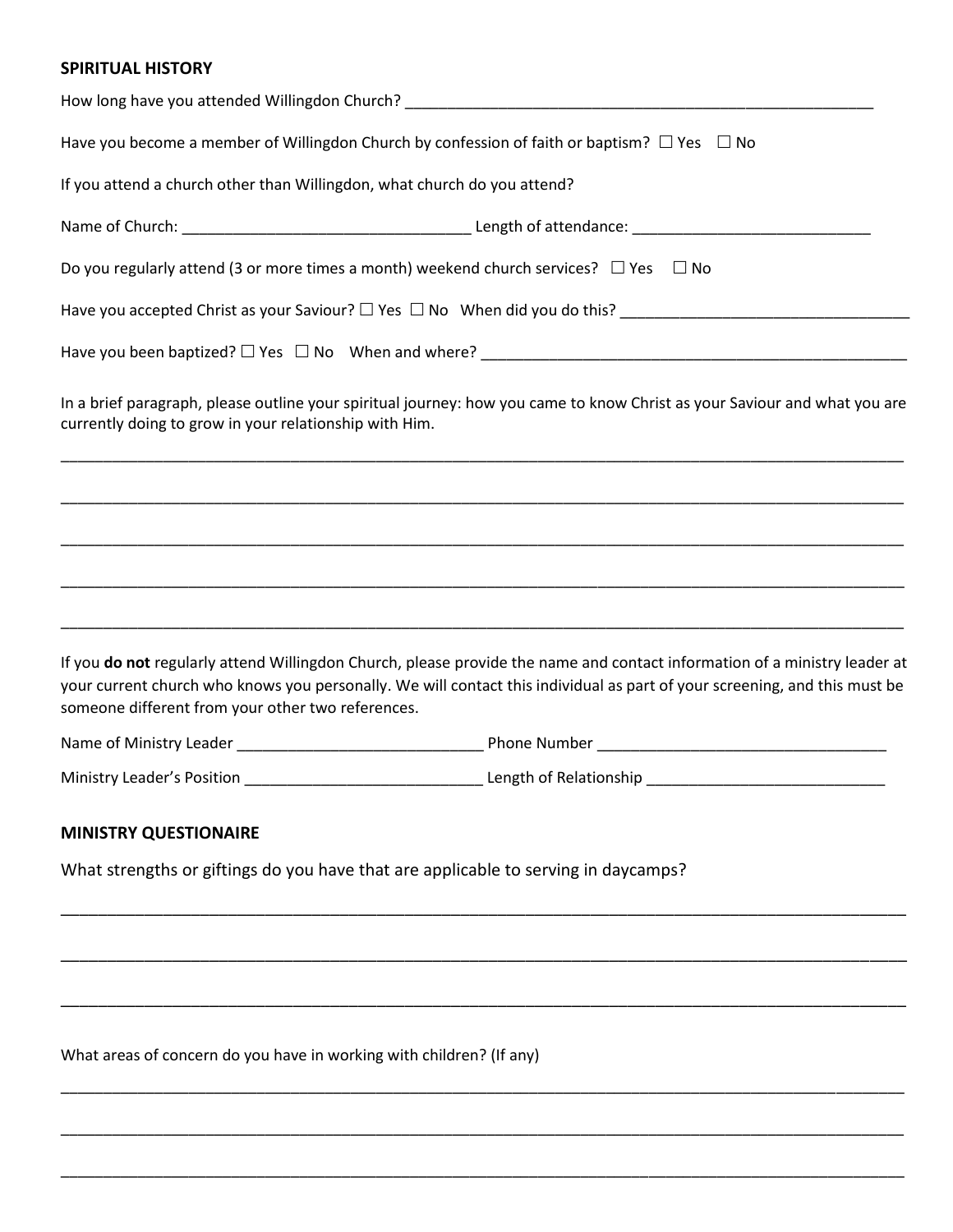| Please list any relevant volunteer and/or work experience (include whether you have volunteered at one of our |
|---------------------------------------------------------------------------------------------------------------|
| Daycamps before and what your job was.)                                                                       |

\_\_\_\_\_\_\_\_\_\_\_\_\_\_\_\_\_\_\_\_\_\_\_\_\_\_\_\_\_\_\_\_\_\_\_\_\_\_\_\_\_\_\_\_\_\_\_\_\_\_\_\_\_\_\_\_\_\_\_\_\_\_\_\_\_\_\_\_\_\_\_\_\_\_\_\_\_\_\_\_\_\_\_\_\_\_\_\_\_\_\_\_\_\_\_\_\_\_

\_\_\_\_\_\_\_\_\_\_\_\_\_\_\_\_\_\_\_\_\_\_\_\_\_\_\_\_\_\_\_\_\_\_\_\_\_\_\_\_\_\_\_\_\_\_\_\_\_\_\_\_\_\_\_\_\_\_\_\_\_\_\_\_\_\_\_\_\_\_\_\_\_\_\_\_\_\_\_\_\_\_\_\_\_\_\_\_\_\_\_\_\_\_\_\_\_\_

\_\_\_\_\_\_\_\_\_\_\_\_\_\_\_\_\_\_\_\_\_\_\_\_\_\_\_\_\_\_\_\_\_\_\_\_\_\_\_\_\_\_\_\_\_\_\_\_\_\_\_\_\_\_\_\_\_\_\_\_\_\_\_\_\_\_\_\_\_\_\_\_\_\_\_\_\_\_\_\_\_\_\_\_\_\_\_\_\_\_\_\_\_\_\_\_\_\_

\_\_\_\_\_\_\_\_\_\_\_\_\_\_\_\_\_\_\_\_\_\_\_\_\_\_\_\_\_\_\_\_\_\_\_\_\_\_\_\_\_\_\_\_\_\_\_\_\_\_\_\_\_\_\_\_\_\_\_\_\_\_\_\_\_\_\_\_\_\_\_\_\_\_\_\_\_\_\_\_\_\_\_\_\_\_\_\_\_\_\_\_\_\_\_\_\_\_

#### **CONFIDENTIAL INFORMATION**

In order to provide a safe and secure environment for our children, youth, and vulnerable adults, we believe it is necessary to ask the following questions as part of our application process. All information will be kept confidential by church leadership. (Police may access this information, under warrant, if requested.) Answering yes to any of these questions may not necessarily preclude your involvement in ministry. Thank you for your understanding.

| 1. Are there any circumstances involving your<br>lifestyle or background that would call into<br>question your ability to work with children?<br>(Ex. use of illegal substances, pornography,<br>sexual immorality, etc.) | $\square$ Yes | $\Box$ No    | 8. Have you ever been the subject of a civil<br>lawsuit involving sexual harassment or other<br>immoral behaviour or conduct involving<br>children, youth, or vulnerable adults? | $\Box$ Yes    | $\Box$ No    |
|---------------------------------------------------------------------------------------------------------------------------------------------------------------------------------------------------------------------------|---------------|--------------|----------------------------------------------------------------------------------------------------------------------------------------------------------------------------------|---------------|--------------|
| 2. Have you ever been accused of<br>impropriety/mistreatment of children?                                                                                                                                                 | $\Box$ Yes    | $\square$ No | 9. Have you ever been the subject of any<br>disciplinary action, transfer, or dismissal, or<br>been named as a defendant in a civil or                                           | $\square$ Yes | $\Box$ No    |
| 3. Have you ever been convicted for the use<br>or sale of illegal drugs?                                                                                                                                                  | $\Box$ Yes    | $\Box$ No    | criminal lawsuit as a result of an accident or<br>mishap involving children or youth?                                                                                            |               |              |
| 4. Have you ever been through treatment for<br>alcohol or substance abuse?                                                                                                                                                | $\Box$ Yes    | $\square$ No | 10. Have you ever been subject to expulsion,<br>reprimand, or other discipline by a church                                                                                       | $\Box$ Yes    | $\square$ No |
| 5. Have you ever been convicted of a criminal<br>offense? (Excluding minor traffic violations)                                                                                                                            | $\square$ Yes | $\Box$ No    | denomination or other religious<br>organization?                                                                                                                                 |               |              |
| 6. Have you ever been arrested or convicted<br>for any abuse related crimes?                                                                                                                                              | $\Box$ Yes    | $\Box$ No    | 11. Have you ever been the subject of any<br>disciplinary action (including discharge) or<br>investigation by a church, religious or other                                       | $\Box$ Yes    | $\Box$ No    |
| 7. Have you ever been investigated by the<br>Child Welfare Agency for suspected child<br>abuse? If yes, you will be asked to sign a<br>consent form for a Child Welfare Check.                                            | $\Box$ Yes    | $\Box$ No    | organization, or by an employer?<br>12. Do you have any health concerns of<br>which we should be aware? (Ex. medical,<br>psychiatric)                                            | $\Box$ Yes    | $\Box$ No    |
|                                                                                                                                                                                                                           |               |              |                                                                                                                                                                                  |               |              |

If you answered yes to any of the above questions, please explain.

Willingdon does require persons aged 16 and up to complete a criminal record check.

Parents/Guardians are required to give full criminal record disclosure (Ex. all convictions, cautions, final warnings, crimes, etc.) for individuals under the age of 16.

\_\_\_\_\_\_\_\_\_\_\_\_\_\_\_\_\_\_\_\_\_\_\_\_\_\_\_\_\_\_\_\_\_\_\_\_\_\_\_\_\_\_\_\_\_\_\_\_\_\_\_\_\_\_\_\_\_\_\_\_\_\_\_\_\_\_\_\_\_\_\_\_\_\_\_\_\_\_\_\_\_\_\_\_\_\_\_\_\_\_\_\_\_\_\_\_\_\_

\_\_\_\_\_\_\_\_\_\_\_\_\_\_\_\_\_\_\_\_\_\_\_\_\_\_\_\_\_\_\_\_\_\_\_\_\_\_\_\_\_\_\_\_\_\_\_\_\_\_\_\_\_\_\_\_\_\_\_\_\_\_\_\_\_\_\_\_\_\_\_\_\_\_\_\_\_\_\_\_\_\_\_\_\_\_\_\_\_\_\_\_\_\_\_\_\_\_

\_\_\_\_\_\_\_\_\_\_\_\_\_\_\_\_\_\_\_\_\_\_\_\_\_\_\_\_\_\_\_\_\_\_\_\_\_\_\_\_\_\_\_\_\_\_\_\_\_\_\_\_\_\_\_\_\_\_\_\_\_\_\_\_\_\_\_\_\_\_\_\_\_\_\_\_\_\_\_\_\_\_\_\_\_\_\_\_\_\_\_\_\_\_\_\_\_\_